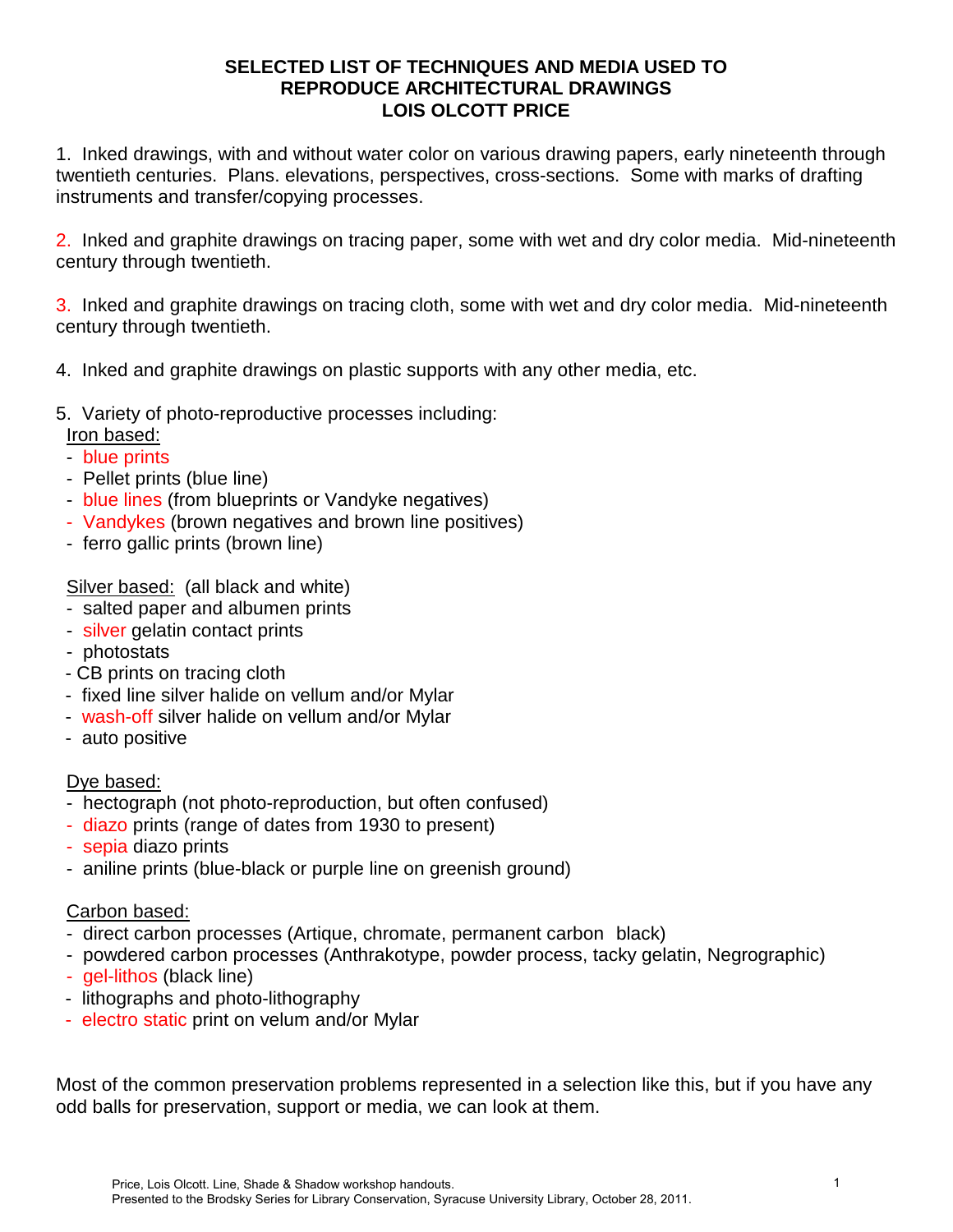# **THE FABRICATION OF ARCHITECTURAL DRAWINGS Lois Olcott Price**

### **I. Drawing Paper**

### A. Support

- 1. Drawing Paper
	- a. Writing papers used for drawing in  $18<sup>th</sup>$  and early  $19<sup>th</sup>$  century, particularly by carpenter builders.
	- b. Whatman drawing/watercolor papers predominated among professional architects from 1800 to 1870's for all finish drawings. Whatman and other drawing papers were handmade with a cold press surface and substantial gelatin sizing designed for watercolor work. These papers continued to be used for the finest presentation and competition drawings through 1940's.
	- c. Machine-made drawing papers available before 1870 were generally lower quality and seldom used for finish drawings. In the 1870's, egg shell textured paper became popular for finish drawings. Machine-made drawing papers increasingly common by 1900 for finish drawings.
- 2. Cartridge, German and roll papers
	- a. Cartridge, in 18<sup>th</sup> century, referred to a strong, rough surfaced paper to wrap gun powder. By early 19<sup>th</sup> century, referred to a lesser quality drawing paper for developmental sketches and working drawings where durability was important. Probably machine made by 1840. Available in white and buff colors.
	- b. German drawing paper was also a lesser quality machine-made drawing paper available by the roll by 1840.
	- c. In 1890's, machine-made roll papers with varying brand names replaced the generic cartridge and German papers as lesser quality drawing papers. Became the general purpose paper for most architects. Available in white, grey and buff colors.
- 3. Detail and Manila paper
	- a. Lowest quality papers produced specifically for working drawings of construction details that were often full scale. Available by roll as a cheap paper in 1840's, but not referred to a detail paper until 1870's. Could not be dampened and stretched, so wet media seldom used. Detail papers available in white, buff, pink, green, etc., to reduce eye strain.
	- b. Manila paper was light brown and contained jute for durability. Thinner grades used for large drawings while thicker used for patterns and templates.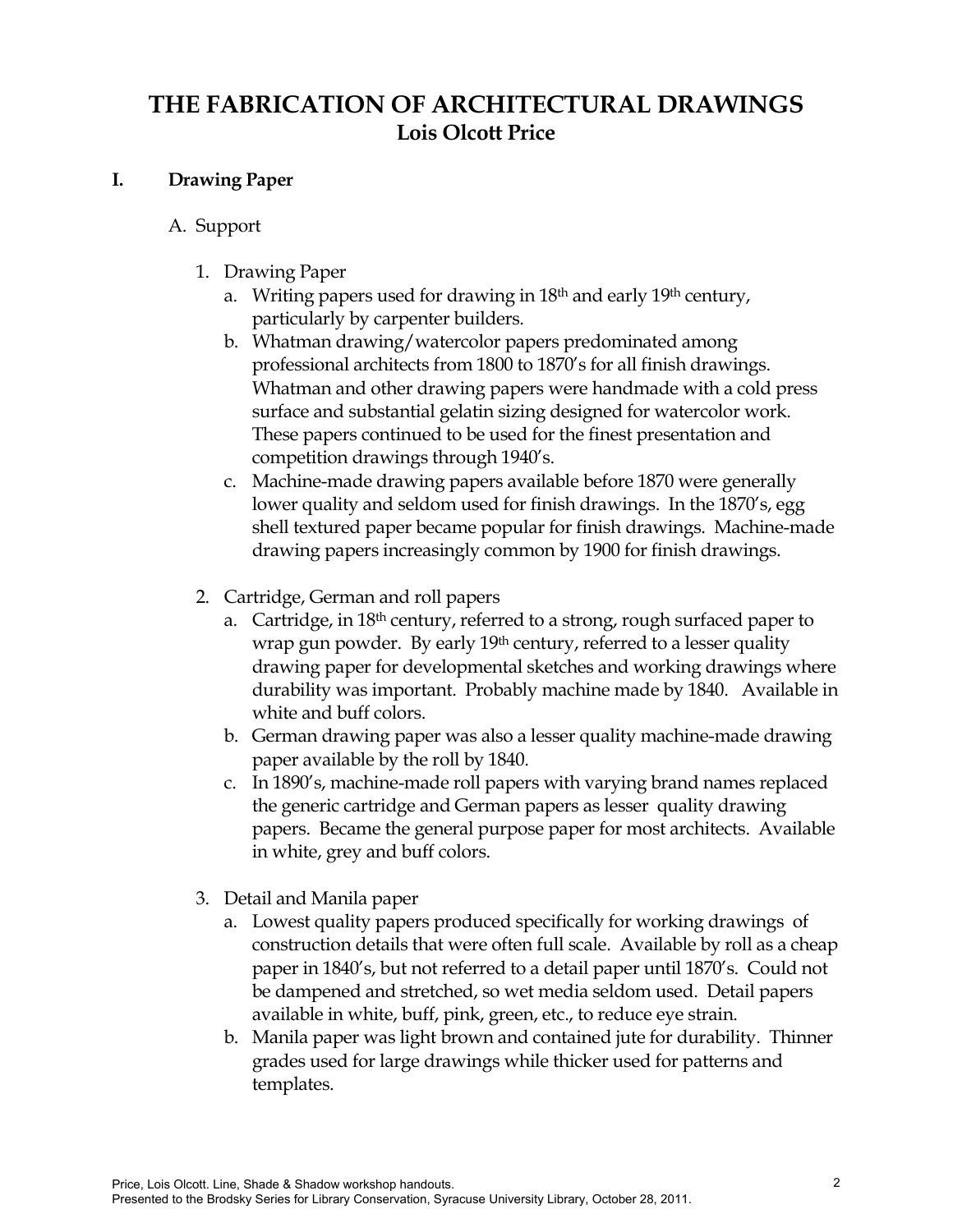- 4. Cross Section and Profile papers
	- a. Cross section papers composed of a grid of printed squares and used by architects and engineers. Profile papers composed of a printed grid of rectangles and used by civil engineers and landscape architects.
	- b. Thomas Jefferson first to use cross section papers imported from France where it was used in drafting tapestries. Not used widely by architects until late 19<sup>th</sup> century.
- B. Drawing Processes and Media Used on Drawing Paper
	- 1. Drawing laid out to scale using instruments (primarily compasses, T square and set squares), graphite, and occult lines.
	- 2. Lines inked-in with ruling pen
		- a. Iron gall ink commonly used by carpenter builders in eighteenth and early nineteenth centuries, although English architects were using India ink by this time. Notations continued to be made in iron gall ink well after lines were routinely done in India ink.
		- b. India Ink imported from China in sticks that were ground on a slate and mixed with water. Europeans made imitations marked with Chinese characters but generally poorer quality. Ink composed of lamp black mixed with glue.
		- c. Bottled Ink became available after 1840, but waterproof inks now called India ink did not appear until 1880. These were composed of lamp black, shellac and borax or ammonia. Additives of pigments and dyes, ox-gall, sugar, etc. sometimes introduced.
		- d. Colored Inks Ink sticks that could be ground were available in the early  $19<sup>th</sup>$  century. Bottled colored inks incorporating dyes were available by 1880 and frequently used for detail and working drawings.
		- e. Japan Ink black, glossy ink popular for poche'. Composed of fully oxidized iron gall ink in heavily gummed suspension. Available by late 1850's.
	- 3. Ink washes were applied to create shades and shadows through 1860, ink washes applied to establish overall tone and composition of rendering, then, as an added option, local color was applied with watercolor. After 1860, color was applied more directly, but monochrome tradition, as a rendering option, continued into 20<sup>th</sup> century. Ink washes often toned with watercolor pigments to warm or cool tone.
		- a. Shadows cast assuming that light enters at 45° angle from upper left. Toned with dilute ink.
		- b. Ink tints could be applied to provide overall contrast or tone to design elements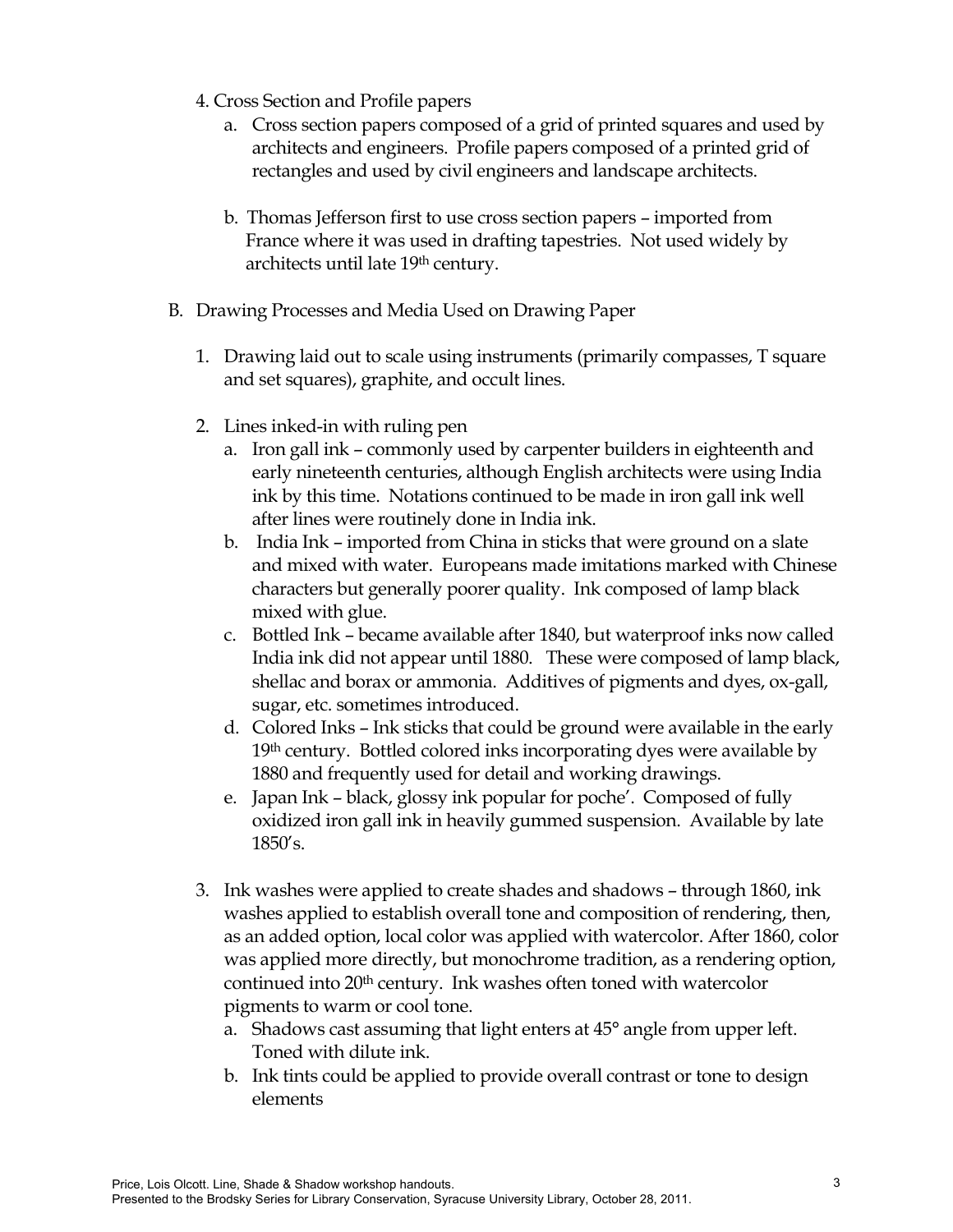- c. Shades were applied in various ink dilutions to produce graduated effects of light and indicate rounded elements like columns.
- 4. Watercolor applied as flat tints and graduated washes over ink washes. After 1860, color was applied more directly and in a more painterly style for presentation drawings. In working and detail drawings, the color was applied in flat washes in tones that represented specific materials such as brick, wood, stone, etc. Beaux Arts education (1890-1930) emphasized sophisticated ink and watercolor rendering.
- 5. Pen and Ink rendering style popular in the 1880's, that relied on steel nib pens used freehand over drawings laid out in pencil. Used primarily for presentation drawings and those created for publication since half tone reproduction was not readily available.
- 6. Dry Media after 1900, increasing numbers of working, detail and finish drawings executed in pencil, charcoal, colored pencil, crayon, pastel and other dry media. Watercolor washes often applied over pencil drawing. Much faster than ink and watercolor, and diazo prints (introduced 1927) could reproduce pencil lines easily. Dry media favored by International style. Friable media routinely fixed. Tracing papers designed for drawing were popular support for dry media.
- 7. Felt tip pens Introduced in late 1940's and quickly adopted by architects. Filled with solvent or water based inks with a dye colorant.

### **II. Tracing Papers, Cloths and Synthetic Supports**

- A. Tracing paper used primarily for tracing until 1860 when it began to be used for design sketches. By the 1880's, it was also used for finish, working and detail drawings, a practice that has continued to the present. After 1880, became very important as translucent support for producing photo-reproductions.
	- 1. Prepared tracing paper created by impregnation with oil or resin, known as oiled paper, vegetable parchment, or vellum. Vellum currently made with a more stable acrylic impregnate. In  $18<sup>th</sup>$  century, prepared by architects or stationary suppliers. Specialized manufacture began in early 19th century. Synthetic resins (acrylic) replaced oil in 1960's. To improve photocopy properties, some manufacturers have returned to oil.
	- 2. Natural tracing paper created by heavy beating of pulp and calendaring of finished sheet. Specialized manufacture began in 1870's, but in early 19<sup>th</sup> century, banknote and transfer printing papers were used.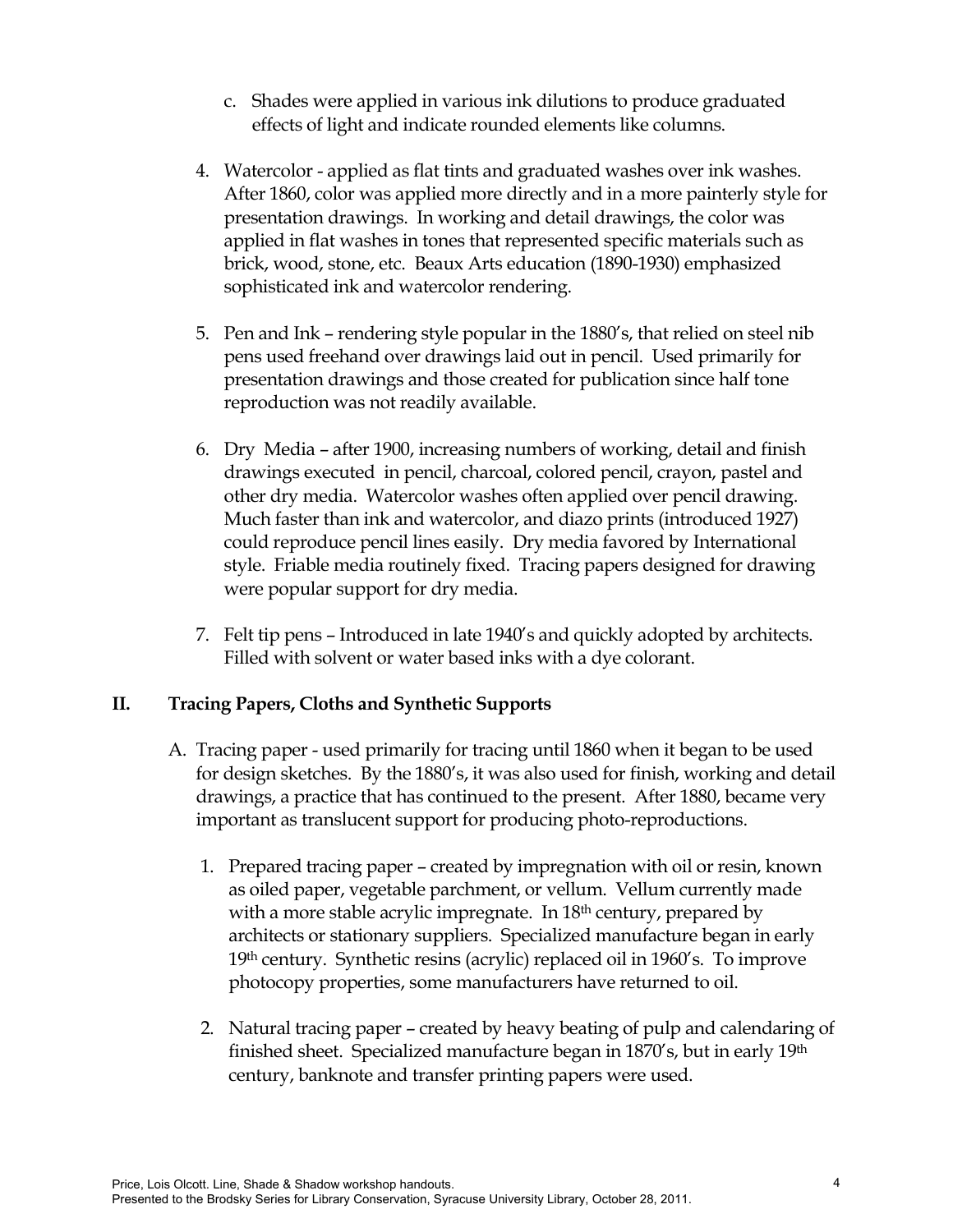- 3. Parchment paper created by immersion of paper sheet in acid followed by neutralization. Use for architectural drawings began late 1870's.
- B. Tracing cloth used from 1850, common after 1870 and use continued until 1980's when it was replaced by Mylar. Also known as linens. Made from plain weave cotton heavily sized with starch and then calendared. Waterproof cloths were coated with pyroxalin (cellulose nitrate). Although cloths for drawing were made, primary use was for inked tracings used for photo-reproductions. Blue dye added to increase printing quality.
- C. Synthetic supports Cellulose acetate films introduced in the 1940's. Coated polyester films (Mylar) introduced in 1950's. Coatings adapted for pen or pencil.
- D. Media materials and techniques used on translucent supports similar to those used on paper with the following variations:
	- 1. Watercolor often applied on the back resulting in soft shading and minimal disruption of ruled ink lines when viewed from front.
	- 2. When watercolor or colored inks were used to color area, organic colors and ink dyes were frequent choices since they were more transparent to light during photo-reproduction printing.
	- 3. Dry media, particularly graphite, was often fixed with light spray of water, which activated starch size.
	- 4. Special quick drying solvent based inks developed for use on Mylar.
	- 5. Stick-ons or sticky backs applied to drawings and prints. Usually contain standard information like title blocks electro statically printed on polyester.

## **III. Hand Made Copies**

A. Pricking – Original drawing laid on top of another sheet of paper, and key lines marked by pricking through the original with a needle. T Square used to connect prick marks on new sheet. Technique common in 18th and first half of 19<sup>th</sup> century.

### B. Transfer

- 1. Use of carbon or graphite paper placed below original and then original traced with agate stylus.
- 2. Original drawing in graphite placed face down and rubbed to transfer media to new sheet. To avoid image reversal, original on translucent support was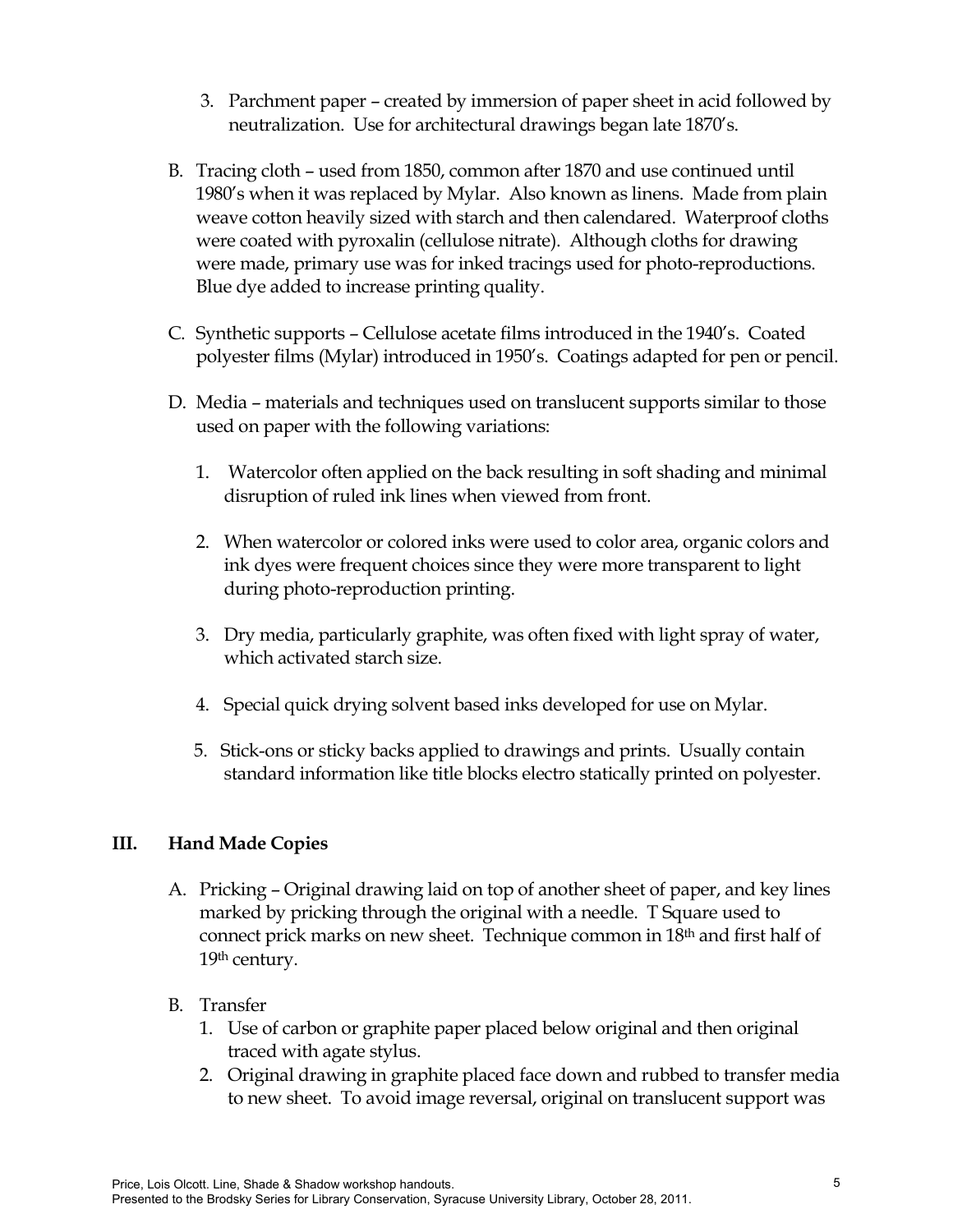traced on back of same sheet, turned face up and rubbed to transfer traced image.

- C. Tracing
	- 1. Original drawing traced onto tracing cloth or tracing paper support, often directly in ink.
	- 2. Pantograph used to trace original and, optionally, produce a reduced or enlarged copy.

### IV. **Computer Generated Graphics**

- A. CADD systems developed in 1960's, but not common until 1990's.
- B. Supports vellum, polyester, paper of varying quality
- C. Media
	- 1. Early pen plotters were slow and inks often unstable light and water sensitive
	- 2. Electrostatic plotters used through early 1990's very stable as long as not stored in contact with polyester or PVC plastic
	- 3. Ink jet mid 1990's to present increasingly stable inks available. See [www.wilhelm.com](http://www.wilhelm.com/) for current information

Fabrication of Architectural Drawings Lois Olcott Price © 2004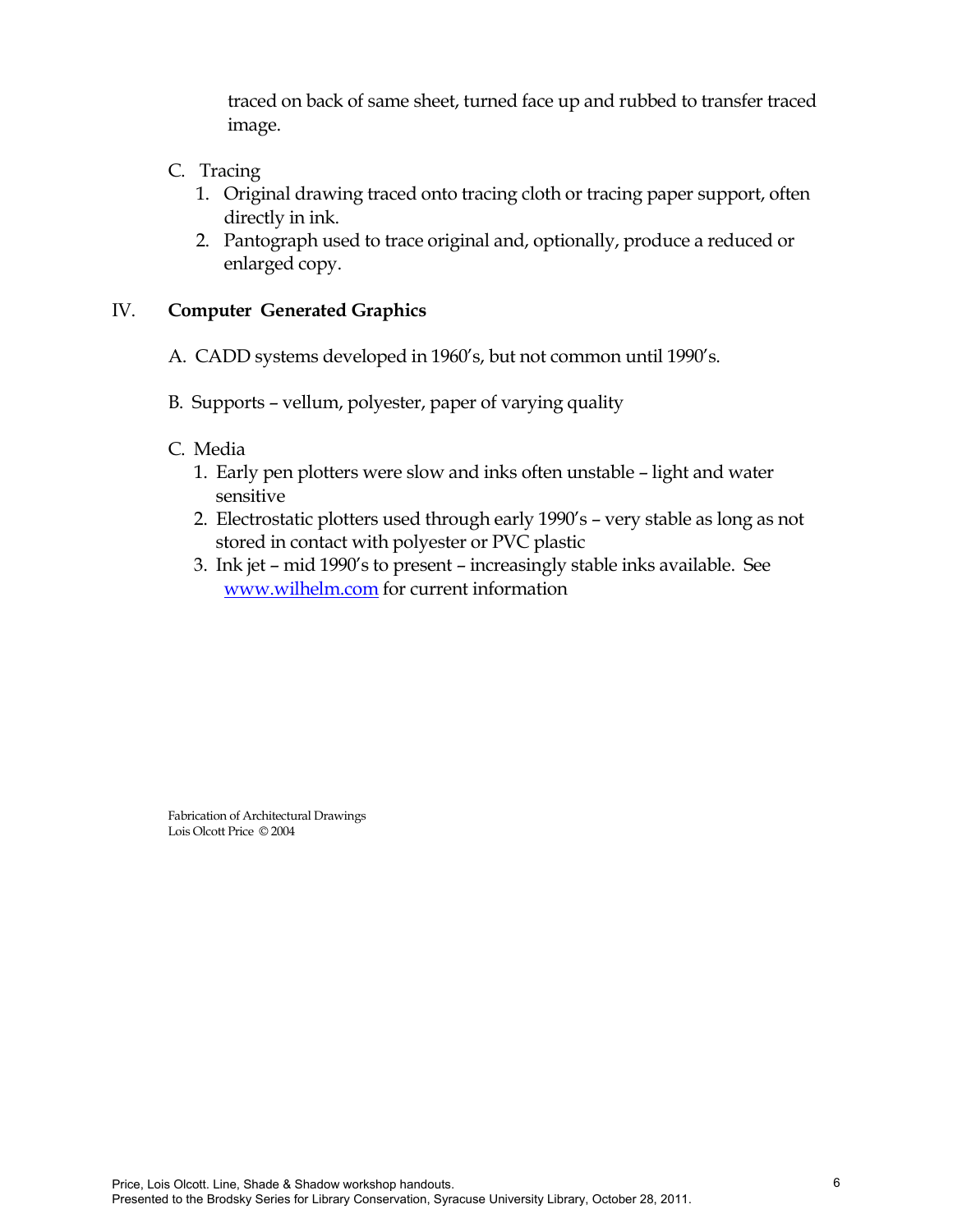# **HISTORIC ARCHITECTURAL REPRODUCTION PROCESSES Lois Olcott Price**

- I. Before photo-reproductions, drawings copied by tracing, pricking, pantograph, ticking strips, etc. The only multiple copy options were:
	- A. Hectographs could reproduce multiple copies of drawings in an aniline ink providing an aniline ink was used for the original. In use from 1880 to 1920, ink could be any color, but most commonly was purple or bright blue.
	- B. Albumen or salted paper prints made as contact prints from original or from a glass plate negative which usually reduced the size from the original.
- II. Processes with a final image composed of an iron, silver, aniline or diazo compound. These were produced on any support directly from and the same size as the original.
	- A. Blueprints, formed by iron compounds, produced from 1880 through the 1950's. Characterized by white lines on a blue ground. Using a negative intermediate (usually a Vandyke), the process could also yield blue lines on a white ground. Blue lines tend to be slightly diffuse and embedded in paper fibers.
	- B. Pellet print, formed by iron compounds similar to blueprint, produced from early 1880's to 1920's. Created a direct positive image characterized by a dense blue line on top of the support fibers.
	- C. Vandykes, composed of a silver image, produced from the 1890's into the 1950's. Characterized by white lines on a dark brown ground. Because the Vandyke was often used as a negative intermediate to create a positive blueprint, the support is often thin and translucent. Printing from a Vandyke negative, the process could also yield a brown line on a white ground which was sometimes rendered over with watercolor or other media. Brown lines have a slightly bronzed, metallic appearance in raking light.
	- D. Ferrogallic prints, formed by iron compounds, were introduced in the 1880,s and used until well past 1930. Crated a direct positive image characterized by light brown to black lines on a light brown or white ground which was sometimes rendered over in watercolor or other media.
	- E. Aniline prints, formed by the reaction of aniline fumes with light sensitive dichromate salts, were used from the 1880's through the 1920's, primarily by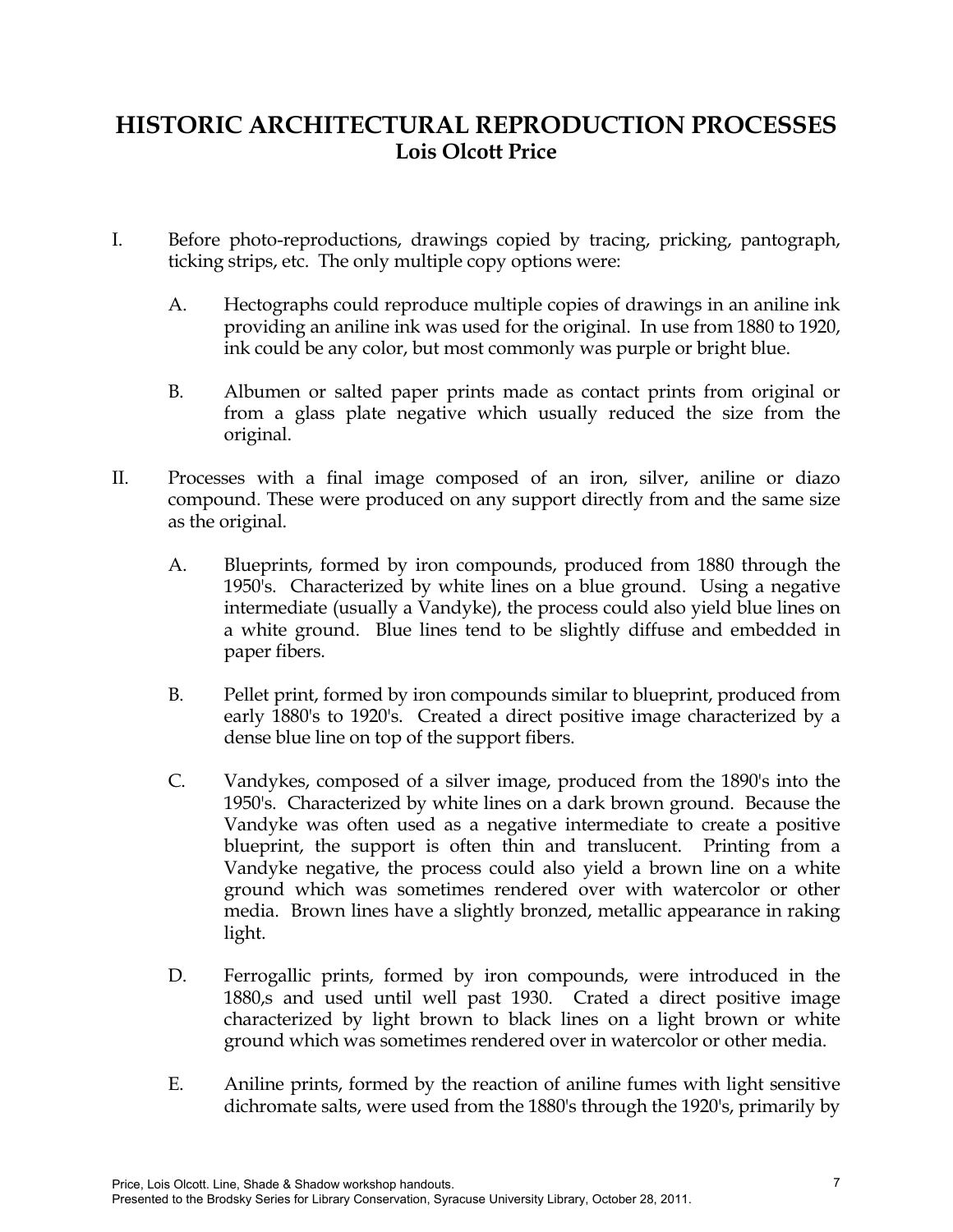engineers and contractors. Created a direct positive image characterized by a blue, blue black or purple image on on paper with a yellow green tone. Commonly called green prints.

- F. Diazo prints, formed by azo dyes, were introduced in the late 1920's and are the most common prints today. Characterized by lines that may be purple, brown, blue or black on a "dirty" white ground. Printed on paper or vellum of varying qulity. Back usually lighter than discolored front.
- G. Sepias on mylar or vellum used as reproducibles. Dye in sepia prints tends to bleed pink into adjacent sheets. In 1960's and 1970's architects often used sepias rendered with felt tip pens as presentation drawings
- H. Photostats, formed by a silver halide process, were introduced in 1909 for the reproduction of manuscripts and small drawings. After 1920, larger prints could be produced. Characterized by white lines on a dark gray metallic ground, or, after 1953 when a positive process was introduced, by dark gray lines on a white ground. Used into 1990's and often combined with other media such as felttip pens. Mirroring is common. Note that photostat of a blueprint will produce a positive image.
- I. C.B. prints are a silver halide process introduced in the 1920's specifically for the purpose of reproducing ink drawings on tracing cloth. Characterized by dense black line resembling ink but lacking character of a ruled line. Any part of the image could be erased during processing. Functioned as first "reproducible."
- J. Silver Gelatin Contact prints are a silver halide process introduced in the 1890's and used primarily for copying opaque original drawings. Variations of the process were available through the 1940's. Prints were made on opaque or translucent supports sensitized to produce either high contrast or half-tone images. Translucent prints functioned as reproducibles. Image is characterized by cool blue black to warm greenish black tone and may exhibit mirroring.
- K. Autopositives, a silver halide process, were introduced in 1947. By using a pre-exposed paper support re-exposed under a tracing using a special light, a direct positive was produced. Autopositives are characterized by greyblack line on an often dirty ground.
- L. Silver halide prints on vellum, acetate or mylar, developed in the 1950's, may be a fixed line or wash-off process. The "wash-off" process allows easy erasure and alteration of the image after processing. Fixed line prints used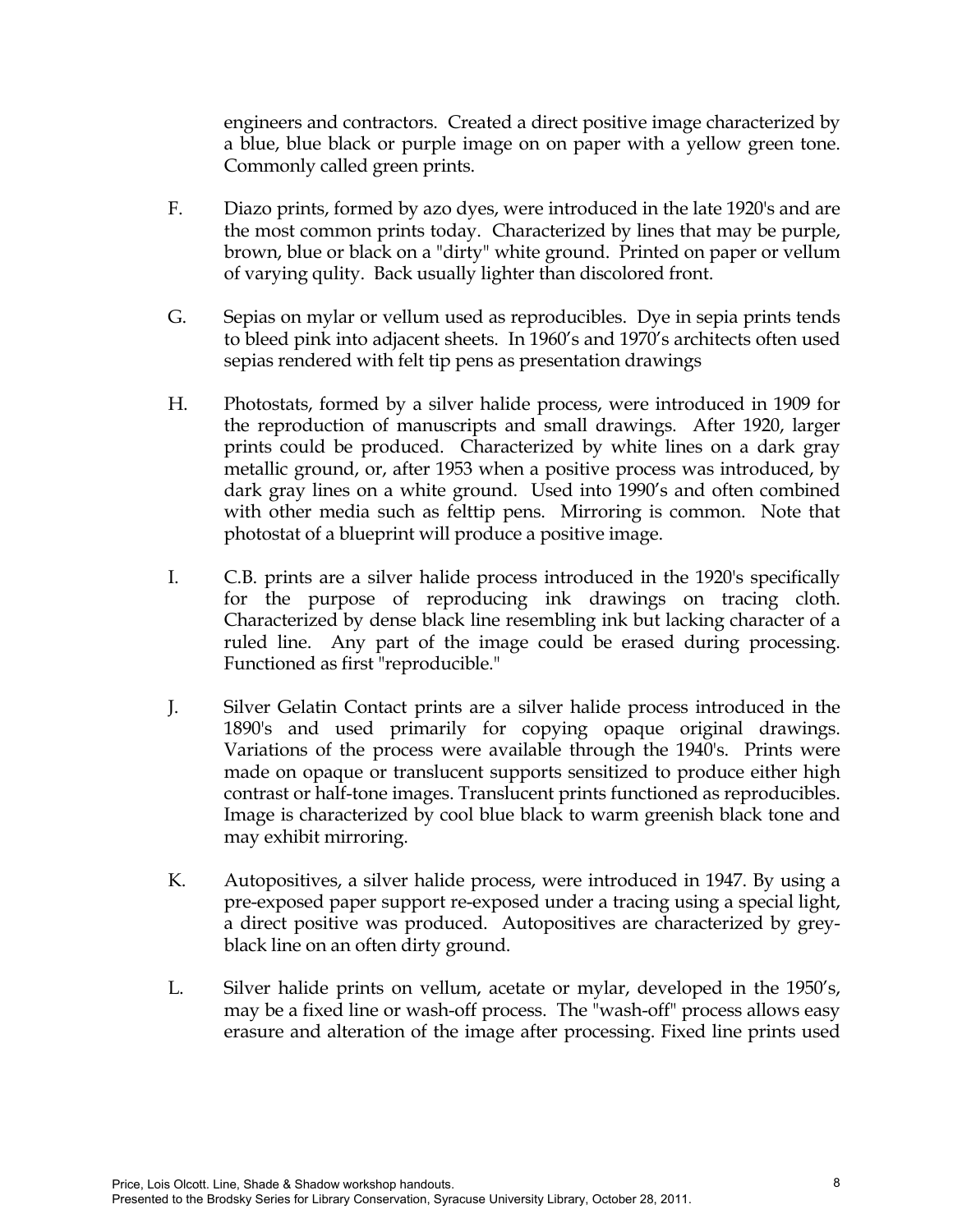in 1980's and 1990's on polyester (Cronar, silver slicks) Prints are characterized by black lines on a white or clear ground. Mylars function as reproducibles.

- M. Camera-copying is not a process but a service provided by commercial photo-labs and blueprinters. It depends on a variety of camera and contact printing processes utilizing silver halides in a gelatin emulsion on any support. Processes are typically to complex or light sensitive for use in average drafting room.
- III. Processes with a final image formed by ink or carbon particles. These are produced on any support directly from, and the same size as, the original.
	- A. Lithography was used from the decade before the Civil War throughout the nineteenth century and early twentieth century. Photolithography became common in the 1870's and is usually indistinguishable from lithography.
	- B. Direct carbon process, used in England from mid-1880's to 1910's, results in a final image composed of pigment particles, usually lamp black, embedded in a layer of gelatin. Prepared papers may have been exported. Replaced by true-to-scale process. Similar to halftone carbon process, but no transfer of image to secondary support during processing. Characterized by a dense black line without the character of a ruled ink line.
	- C. Powdered Carbon process, used in England and possibly U.S. from mid-1880's to 1910's, results in a final image composed of pigment particles, usually lamp black, on top of a thin gelatin layer. Replaced by true-to-scale process. Characterized by dense black line without the character of a ruled ink line.
	- D. True-to-scale prints, also known as lithoprints and gel lithos, were introduced in 1904 and disappeared from use in the 1950's. Image is composed of lithographic-like ink line.
	- E. Electrostatic prints were introduced in 1948 and have become one of the most commonly used copying processes today. Large format copiers were introduced in the 1970's. Image composed of fine carbon particles thermally fused to vellum, paper or mylar support.

Historic Architectural reproduction Processes Lois Olcott Price ©2004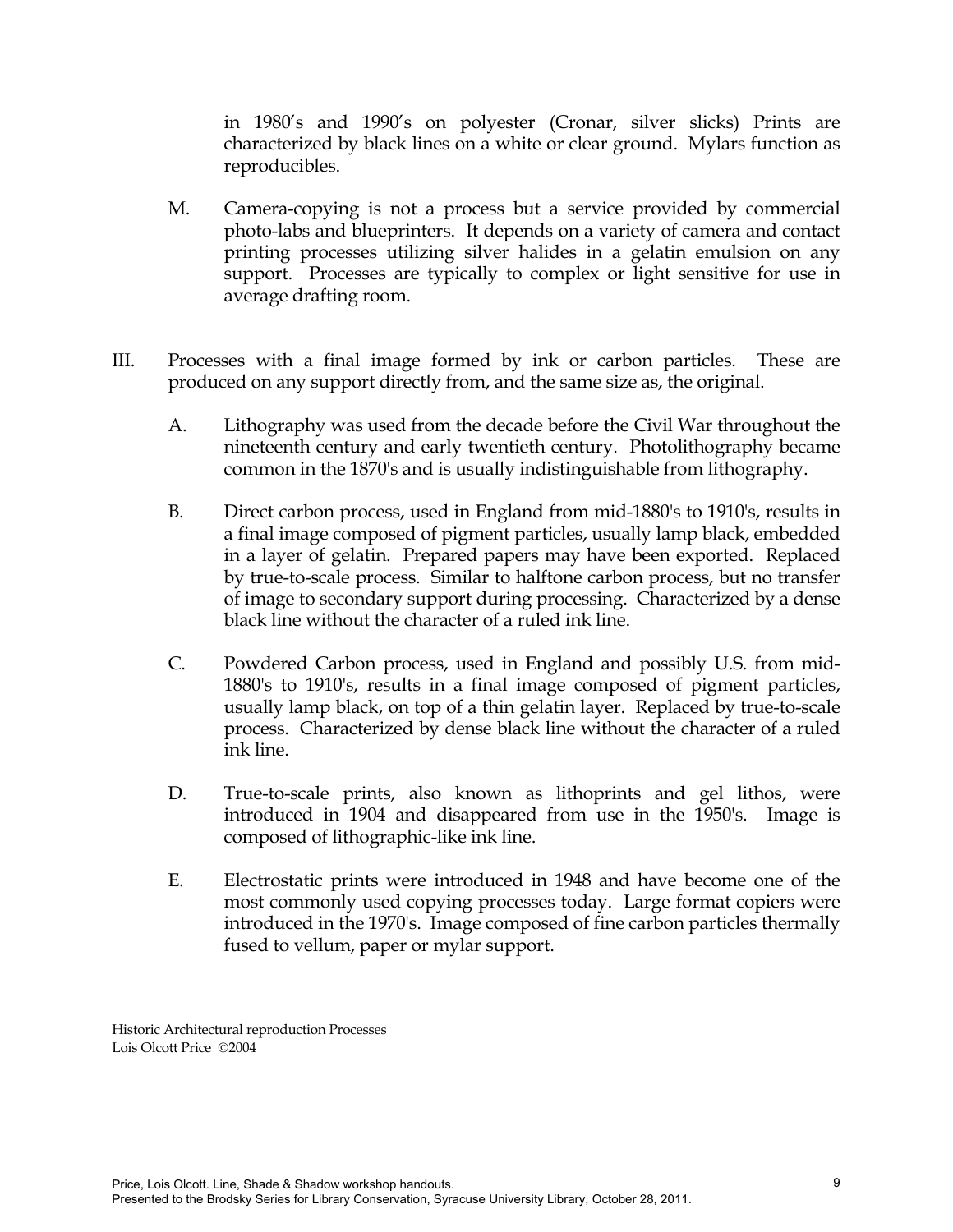# **BIBLIOGRAPHY FOR FABRICATION AND PRESERVATION OF ARCHITECTURAL DRAWINGS Compiled by Lois Olcott Price**

### *Historic Drawing Materials and Processes*

- **The Architect: Chapters in the History of the Profession.** Spiro Kostof, ed**.** New York: Oxford University Press, 1977
- Atkin, William. **Pencil Techniques in Modern Design**. New York: Rheinhold Book Corp., 1953.
- **The Experimental Tradition: Essays on Competition in Architecture.** Helene Lipstadt, ed. New York: Architectural League of New York, 1989
- Gebhard, David and Deborah Nevins. **200 Years of American Architectural Drawing.**  New York: Whitney Library of Design, 1977.
- Harbeson, John F. **The Study of Architectural Design**. New York: Pencil Points Press, 1927.
- Nelb, Tawny Ryan. *Architectural Records Processes 1950 to the Present.* Lecture delivered at **The Architectural Record: Preserving and Managing Our Built Environment**, conference sponsored by CCAHA and The Athenaeum of Philadelphia, May 3-5, 2000. Text available at www.ccaha.org
- Nevins, Deborah and Robert A. M. Stern **The Architect's Eye: American Architectural Drawings from 1799-1978.** New York: Pantheon Books, 1979.
- O'Gorman, James F. et al. **Drawing Toward Building; Philadelphia Architectural Graphics, 1782-1986.** Philadelphia: University of Pennsylvania Press, 1986.
- O'Gorman, James F. **On the Boards: Drawings by 19th Century Boston Architects.**Philadelphia: University of Pennsylvania Press, 1989.
- Price, Lois Olcott. *Fabrication of Architectural Drawings and Prints*. Lecture delivered at **The Architectural Record: Preserving and Managing Our Built Environment**, conference sponsored by CCAHA and The Athenaeum of Philadelphia, May 3-5, 2000. Text available at www.ccaha.org

\_\_\_\_\_\_. *Line, Shade and Shadow; The Role of Ink in American Architectural Drawings Prior to 1860*. **The Book and Paper Group Annual** 13 (American Institute For Conservation, 1994): 42-46.

\_\_\_\_\_\_. *From Sketch to Presentation: A Study of Drawing, Tracing and Specialty Papers Used by American Architects*. **Symposium Proceedings, Looking at Paper: Evidence and Interpretation.** Toronto: Canadian Conservation Institute, 2001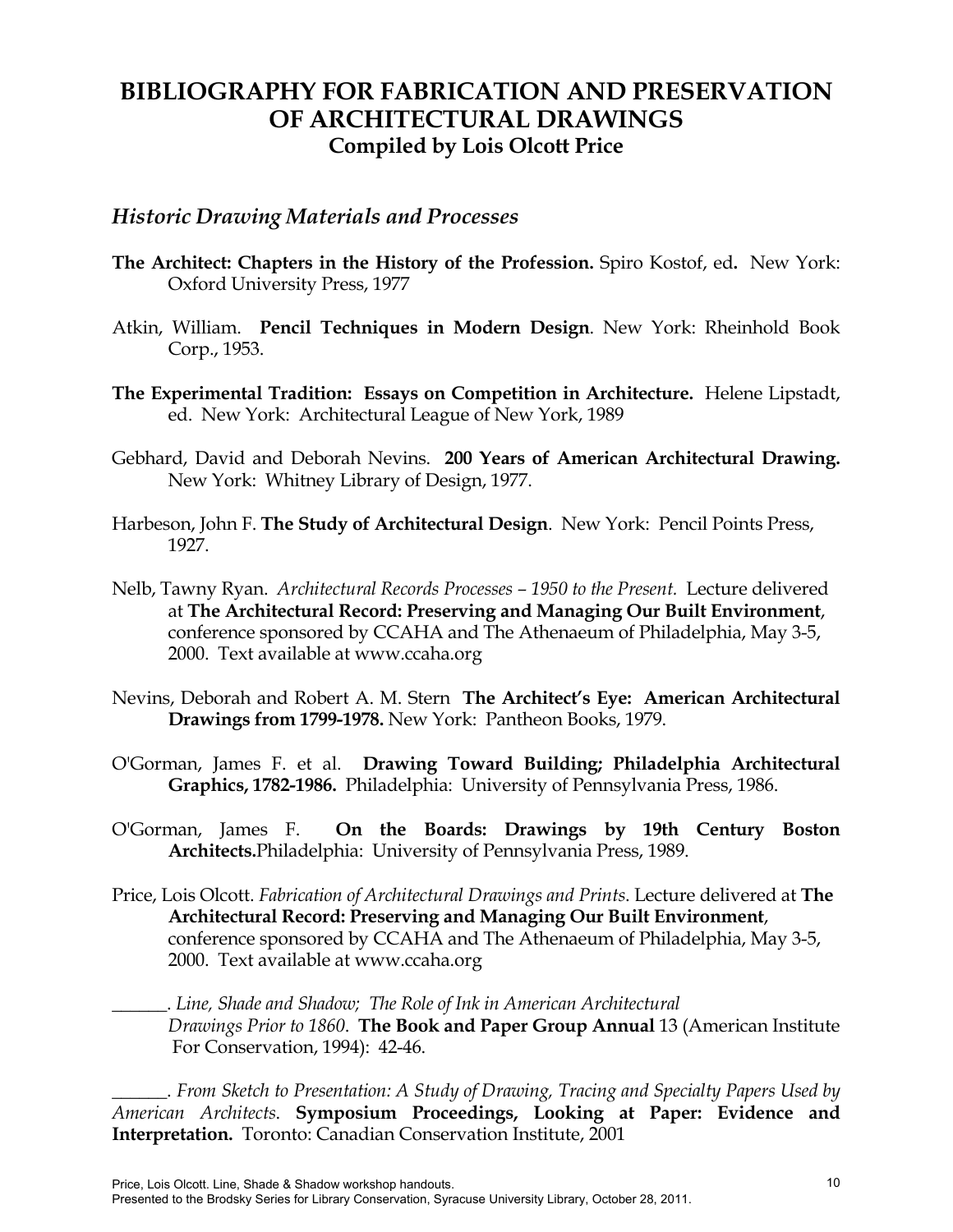- Saglia, Pauline. *The Types and Styles of Architectural Drawings*. **Chicago Architects Design: A Century of Architectural Drawings from the Art Institute of Chicago**.Chicago: Art Institute of Chicago, 1982.
- Sugarman, Jane*. Observations on the Materials and Techniques Used in Nineteenth Century American Architectural Presentation Drawings*. **The Book and Paper Group Annual** 5(1986): 39-60.
- Woods, Mary N. **From Craft to Profession: The Practice of Architecture in Nineteenth Century America.** Berkeley, CA: University of California Press, 1999.

### *Reprographic Materials and Processes*

- Hall, Benjamin James. **Blue Printing and Modern Plan Copying**. London: Sir Isaac Pitman, 1921.
- \_\_\_\_\_\_\_\_. **Modern Plan Copying**, rev. ed. London: Sir Isaac Pitman & Sons, 1936.
- Hawkin, William R. **Copying Methods Manual**. Chicago: American Library Association,1966.
- Kissel, Eleanore and Erin Vigneau. **Architectural Photoreproductions: A Manual for Identification and Care**. New Castle, DE: Oak Knoll Press, 2009
- Leitze, Ernest. **Modern Heliographic Processes**. New York: D. Van Nostrand Co., 1888. Rpt.Rochester Visual Studies Workshop, 1974. [Orig. publication has tipped-in samples]
- Nadeau, Luis. **Encyclopedia of Printing, Photographic and Photomechanical Processes**. Frederickton, New Brunswick, Canada: Atelier Luis Nadeau, 1989.
- Price, Lois Olcott. *The History and Identification of Photo-Reproductive Processes Used for Architectural Drawings Prior to 1930*. **Topics in Photographic Preservation** 16 (American Institute for Conservation, 1994) 41-49.

\_\_\_\_\_\_ . *In the Black: Ink-like Photo-reproductions on Tracing Cloth.* **Book and Paper Group Annual** 21 (American Institute for Conservation, 2002) 25-30.

Rhodes, Barbara and William Wells Streeter. **Before Photocopying: The Art and History of Mechanical Copying 1780 – 1938.** Newcastle, DE: Oak Knoll Press, 1999.

## *Managing Architectural Collections*

**The Architectural Record: Preserving and Managing Our Built Environment**, Proceedings of conference sponsored by CCAHA and The Athenaeum of Philadelphia, May 3-5, 2000. Text available at www.ccaha.org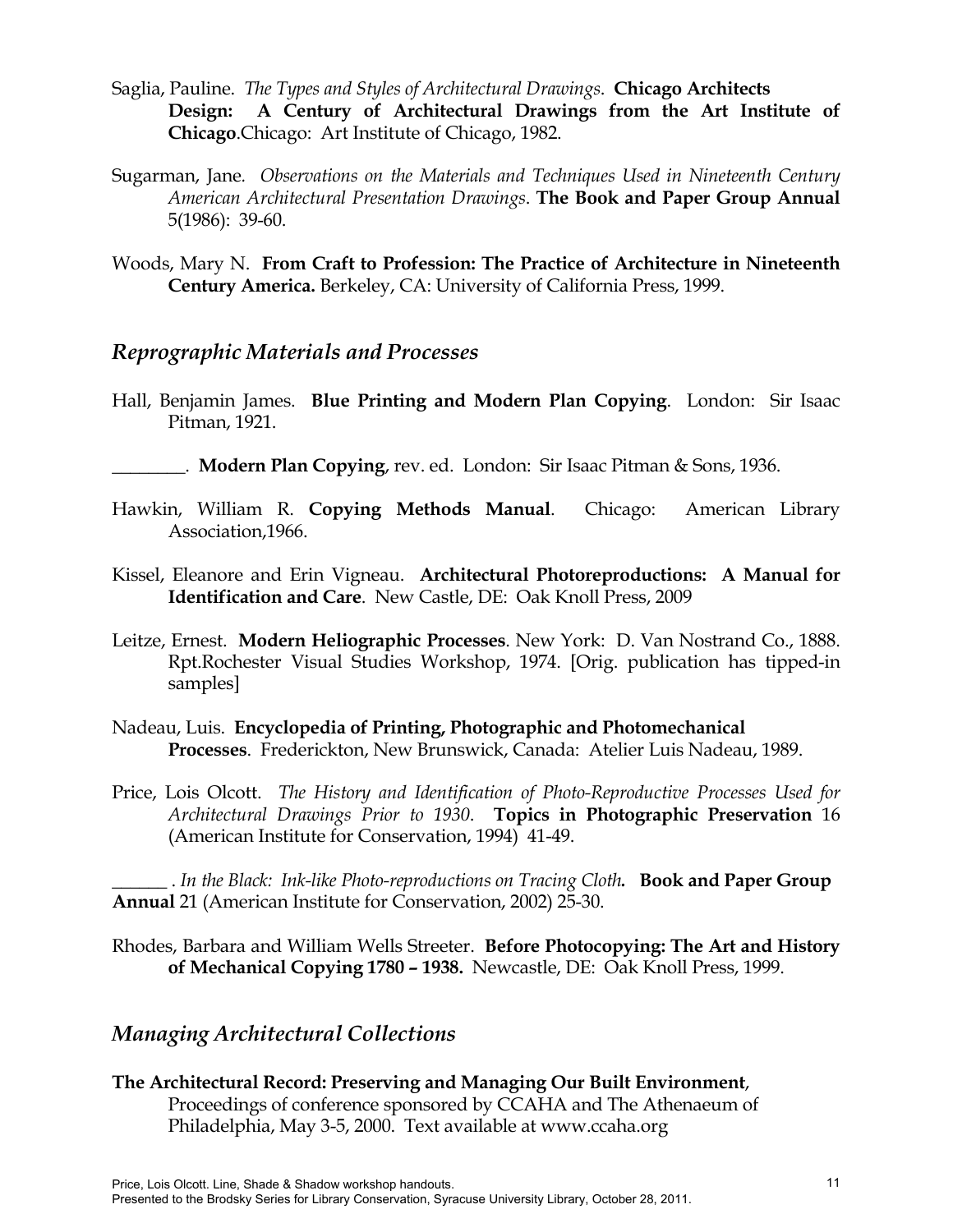- Ehrenberg, Ralph E. **Archives and Manuscripts: Maps and Architectural Drawings**. Chicago: Society of American Archivists, 1982.
- Hildesheimer, Francoise. **The processing of Architects' Records: A Case-Study, France.** Paris: UNESCO, 1987 (PGI-86/WS/13)
- Lathrop, Alan. *Copyright of Architectural Records: A legal Perspective*. **American Archivist** 49 (Fall 1986) 409-423.

\_\_\_\_\_\_. *The Provenance and Preservation of Architectural Records*. **American Archivist** 43(Summer 1980): 325-36.

- Lowell, Waverly and Tawny Ryan Nelb. **Architectural Records: Managing Design and Construction Records***.* Chicago: Society of American Archivists, 2006*.*
- *Managing Cartographic, Architectural and Engineering Records in the Government of Canada.* Library and Archives Canada, 2004. *[www.collectionscanada.ca/06/0625/0625020315\\_e](http://www.collectionscanada.ca/06/0625/0625020315_e)*
- Nelb, Tawny Ryan. *Architectural Records Appraisal: Discussion of Problems and Strategies for the Documenting Michigan Architecture Project* **American Archivist** 59:2 (Spring, 1996) 228-239.
- Porter, Vicki and Robin Thomas. **A Guide to the Description of Architectural Drawings.** For Getty Art History Information Program. New York: G.K. Hall & Co., 1994.
- **Proceedings of the Conference: Toward Standards for Architectural Archives**. Washington DC: AIA Foundation, 1984.
- **Proceedings of the Symposium on the Appraisal of Architectural Records**. Cambridge MA: Mass COPAR, 1987.
- Schrock, Nancy Carlson and Mary Campbell Cooper. **Records in Architectural Offices: Suggestions for the Organization, Storage, and Conservation of Architectural Office Archives**. 3rd revised edition. Massachusetts Committee for the Preservation of Architectural Archives, 1992.

### *Preservation*

- Alpers, Diana. *Making a Molehill out of a Mountain: The Olmsted Plans and Drawings Processing Project.* **The Book and Paper Group Annual** 11 (American Institute or Conservation, 1992) 173-178.
- **The Architectural Record: Preserving and Managing Our Built Environment**, Proceedings of conference sponsored by CCAHA and The Athenaeum of Philadelphia, May 3-5, 2000. Text available at [www.ccaha.org](http://www.ccaha.org/)
- Asher, Catherine G. *The Conservation of a Large Collection of Architectural Drawings: The Howard Ship Yards & Dock Company Mss.* **AIC Preprints** (American Institute for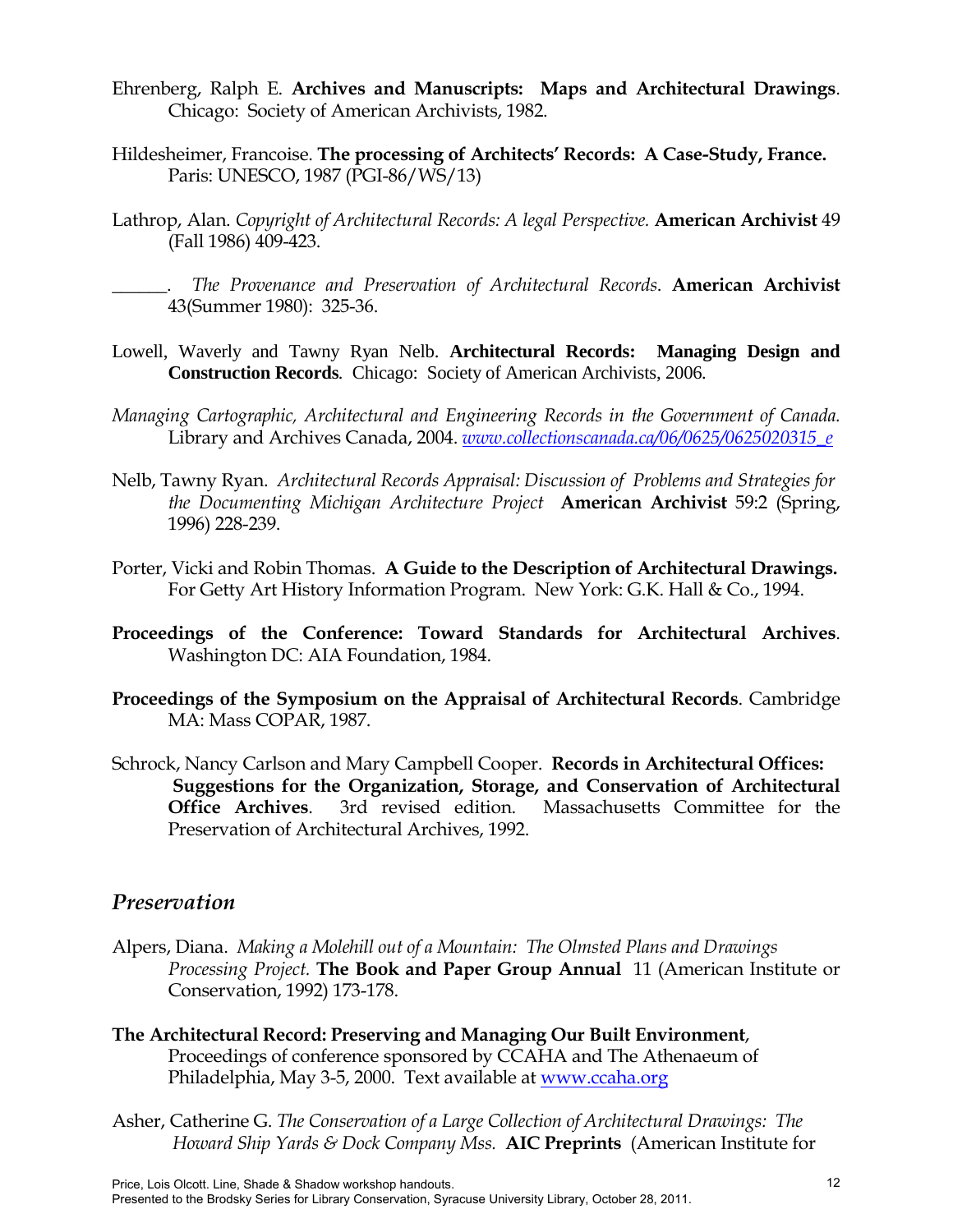Conservation, 1981)

- Betton, Maribeth Kobza et al. *Imaging Architectural Drawings: A Project for Preservation Reformatting* .Spring, 2001*.*  [www.gslis.utexas.edu/~l392p7ec/spring2001/arch/arch.pdf](http://www.gslis.utexas.edu/~l392p7ec/spring2001/arch/arch.pdf)
- Canadian Centre for Architecture. **Exhibition of the Preservation and Conservation or Ernest Cormier's Prints and Drawings, August – October, 1982**. Montreal: Canadian Center for Architecture, 1982.
- *Caring for Blueprints and Cyanotypes*. **National Park Service Conserve O Gram** 19/9 (July, 1995)
- Grant, Sharlane Tyra. *Restoring a Large Collection of Large-Format Mine Maps*: *Problems, Solutions and Procedures.* **Symposium 88- Conservation of Historic and Artistic Works on Paper**. (Otttawa: Canadian Conservation Institute, 1994) 47-51.
- **A Guide to the Archival Care of Architectural Records: 19th- 20th Centuries.** Paris: International Council on Archives, 2000.
- Hamill, Michele E. *Washingtoniana II: Conservation of Architectural Drawings at the Library of Congress.* **The Book and Paper Group Annual** 12 (American Institute for Conservation, 1995) 24-31.
- *How to Flatten Folded or Rolled Paper Documents*. **National Park Service Conserve O Gram** 13/2 (July, 1993).
- Kissel, Eleanore and Erin Vigneau. **Architectural Photoreproductions: A Manual for Identification and Care**. New Castle, DE: Oak Knoll Press, 2009
- *Managing Cartographic, Architectural and Engineering Records in the Government of Canada.* Library and Archives Canada, 2004. *[www.collectionscanada.ca/06/0625/0625020315\\_e](http://www.collectionscanada.ca/06/0625/0625020315_e)*
- Nelb, Tawny Ryan*. Reformatting Oversized Records: What Smaller Institutions Can Do*. **Society of American Archivists Preservation Section Annual** 1(1991): 46-50
- Page, Susan. *Transparent Drafting Films: Profiles for Preservation.* **The Book and Paper Group Annual** 15 (American Institute for Conservation, 1996) 87-96
- **Preservation of Library and Archival Materials**, 3rd ed. Sherlyn Ogden ed. Andover, MA.: Northeast Document Conservation Center, 1999.
- Puglia, Steven. *Reformatting and Copying Architectural Records.* Lecture delivered at **The Architectural Record: Preserving and Managing Our Built Environment**, conference sponsored by CCAHA and The Athenaeum of Philadelphia, May 3-5, 2000. Text available at www.ccaha.org
- Reeves, Sally K. *A Case Study in Rehousing an Oversize Collection at the New Orleans Notarial Archives.* **Preservation Papers of the 1991 SAA Annual Conference. (**Chicago: Society of American Archivists, 1992)